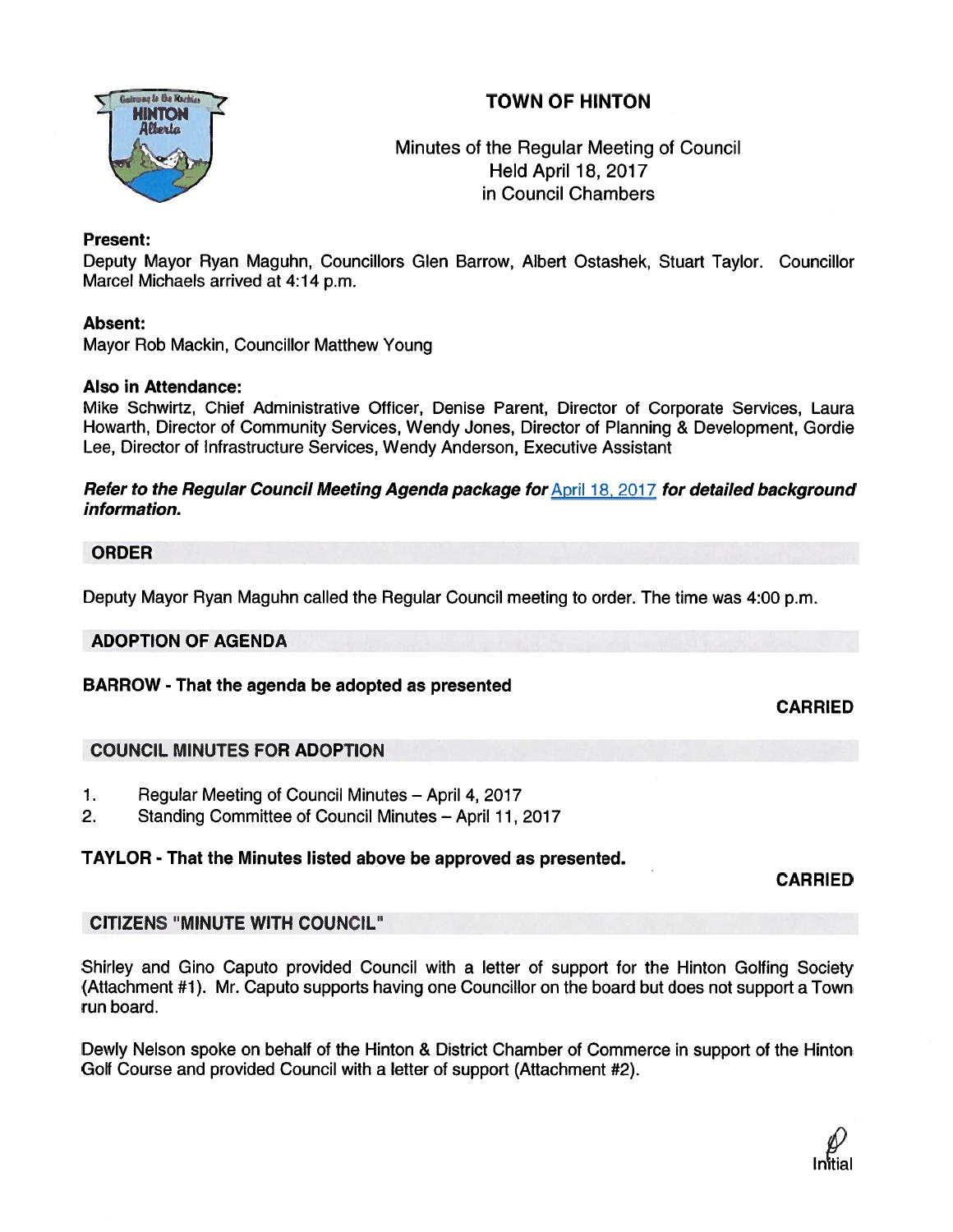Town ot Hinton APPROVED Requiar Meeting of Council Minutes— April 18, 2017 Page 12

> Bernie Kreiner spoke to Council regarding the Food Bank. An information package was provided to Council prior to the meeting (Attachment #3) with the Mission, Vision and Client Statements, Ethics, Approved Priority Initiatives / Goals for the next <sup>12</sup> months and the <sup>2016</sup> Usage Statistics. Deputy Mayor Mackin thanked Mr. Kreiner and the volunteers who suppor<sup>t</sup> the Food Bank.

### DELEGATIONS AND PRESENTATIONS

### Hinton Grant Funding Advisory Committee

Trevor Haas of the Hinton Grant Funding Advisory Committee (HGFAC) provided Council with <sup>a</sup> presentation on the <sup>2017</sup> Intake #1 Community Grant Funding requests. There were <sup>21</sup> applications received from <sup>15</sup> organizations with <sup>a</sup> total ask of \$173,807. The HGFAC is recommending that Council award \$105,542 for Intake #1.

### Homelessness in Hinton Action Group

Ashley Grzybowski, Hinton Adult Learning Society, provided Council with <sup>a</sup> presentation on homelessness in Hinton including available services and gaps that have been identified. Two handouts were provided (Attachment #4); an Offer to Lease for <sup>a</sup> term of 5 years and Alberta Government Financial Benefits Summary Facts Sheet.

### ACTION ITEMS

### 1. Hinton Grant Funding Advisory Committee Recommendations

MICHAELS — That council award the 2077 Community Grant Program Funding Intake #1 for <sup>a</sup> total of \$120,773 as identified in Attachment #1 including full funding for the HELP Resource Centre.

CARRIED

2. Hinton Golfing Society (HGS) - \$1,500,000 Loan

MICHAELS - That Council <sup>g</sup>ive first reading to Bylaw #11 <sup>73</sup> and proceed with the advertisement process.

CARRIED

TAYLOR - That Council give first reading to Bylaw #17 14 and proceed with the advertisement process.

CARRIED

TAYLOR - That Council appoint <sup>a</sup> Councillor to the Hinton Golfing Society Board as <sup>a</sup> voting member as <sup>a</sup> condition of the loan.

CARRiED

OSTASHEK — That Council extend the payback deadline of the \$75,000 short term loan until such time as the \$1.5 Million loan has been secured.

### CARRIED

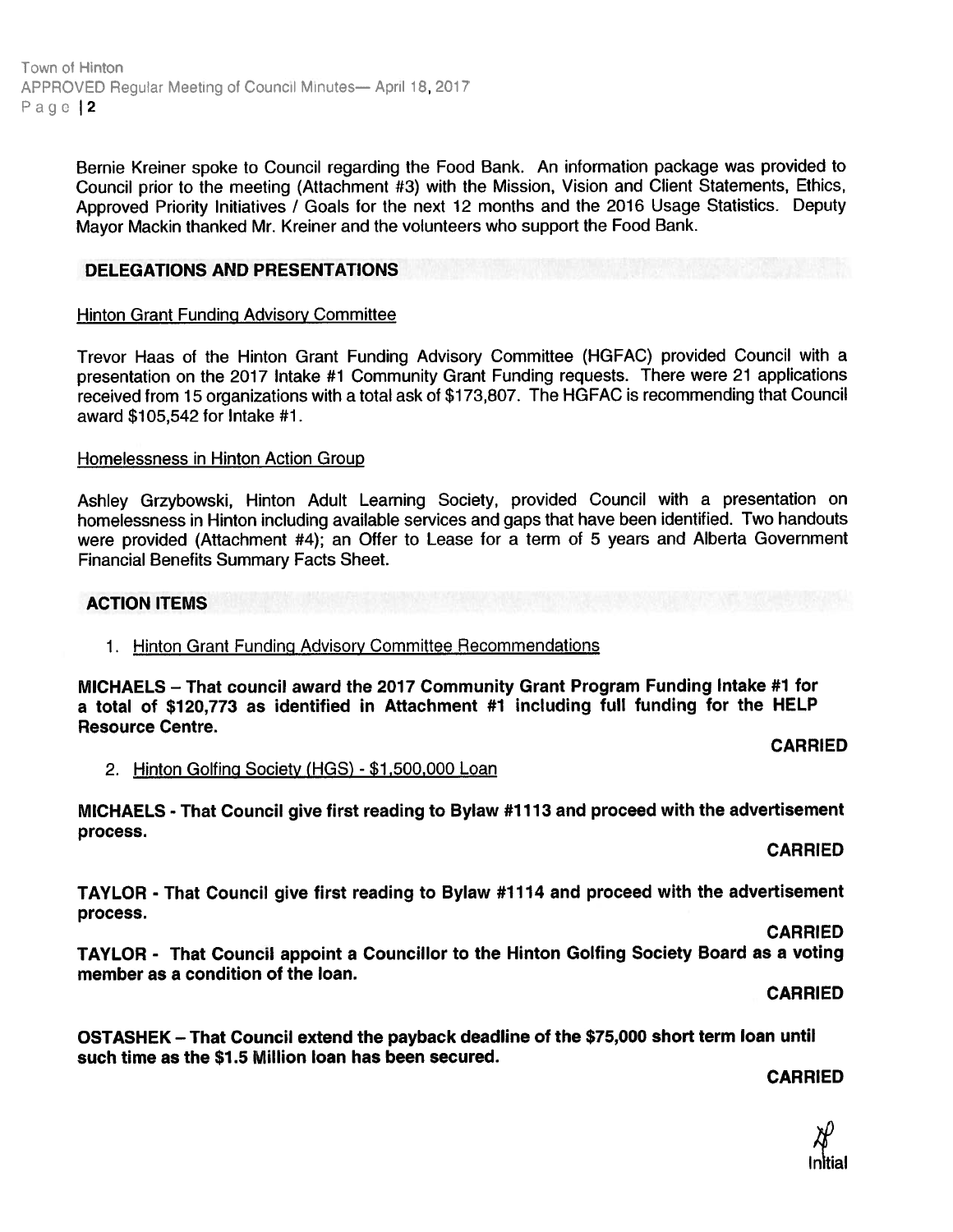### 3. Affordable Housing — Happy Creek Estates

TAYLOR -That Council Accept the proposa<sup>l</sup> from Happy Creek Estates dated January 23, 2017 and as presented at Council Standing Committee meeting on March 14, 2017, by:

- a) Directing Administration to return to Happy Creek Estates \$21,564 representing the three payments made under the Rent Increase Sharing Agreement between Happy Creek Estates and Town of Hinton dated November 2, 2012; and
- b) Direct Administration to terminate the Rent Increase Sharing Agreement dated November 5, 2012 between Happy Creek Estates and Town of Hinton.

CARRIED

OSTASHEK - That Council direct Administration to enter in to the Mountainview Rent Subsidy Master Agreement that provides <sup>12</sup> affordable units for <sup>a</sup> cumulative period totaling <sup>10</sup> years to the Town of Hinton.

CARRIED

4. 2017 Tax Levy Bylaw #111

| <b>OSTASHEK - That Council gives First reading of Bylaw #1111</b>                                                  |                 |
|--------------------------------------------------------------------------------------------------------------------|-----------------|
| MICHAELS - That Bylaw #1111 provide the split rate of 1.74.                                                        | <b>DEFEATED</b> |
| <b>OSTASHEK - That Council gives First reading of Bylaw #1111</b>                                                  | <b>CARRIED</b>  |
| <b>TAYLOR - That Council gives Second reading of Bylaw #1111</b>                                                   | <b>CARRIED</b>  |
| OSTASHEK - That Council gives Unanimous Consent for Third reading of Bylaw #1111<br><b>NOT CARRIED UNANIMOUSLY</b> |                 |
| 5. 2017 Supplementary Property Tax Bylaw #1112                                                                     |                 |
| TAYLOR - That Council gives First reading of Bylaw #1112                                                           | <b>CARRIED</b>  |
| TAYLOR - That Council gives Second reading of Bylaw #1112                                                          | <b>CARRIED</b>  |
| TAYLOR - That Council gives Unanimous Consent for Third reading of Bylaw #1112                                     | <b>CARRIED</b>  |

BARROW - That Council gives Third reading of Bylaw #7712

**CARRIE** Initial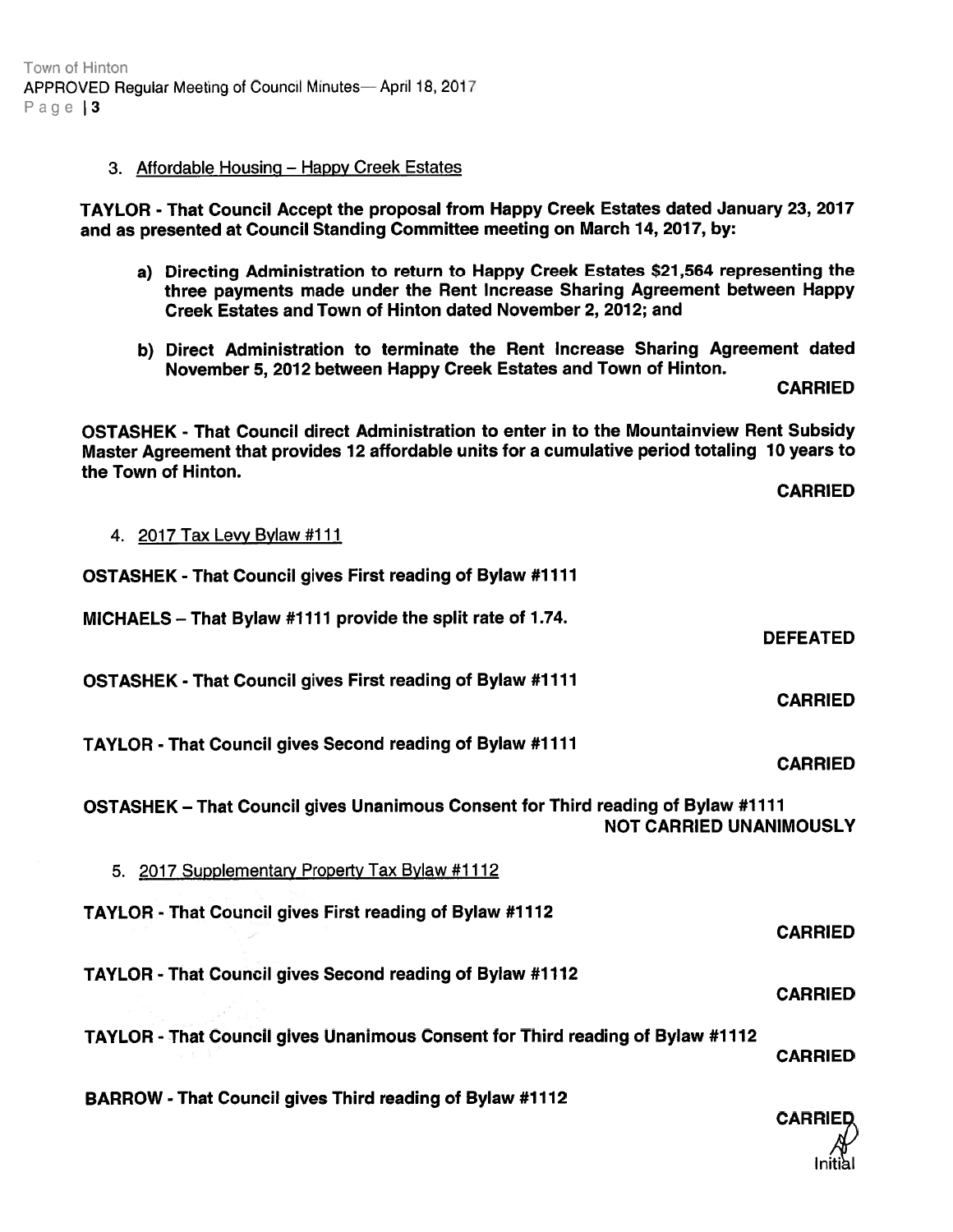### INFORMATION ITEMS

1. Council Information Packages #1, #2 for April 18, 2017

# BARROW - That Council Information Packages #1 and #2 for April 18, <sup>2077</sup> be accepted for information.

CARRIED

# REPORTS FROM MAYOR, COUNCIL, CHIEF ADMINISTRATIVE OFFICER

### 1. Council Reporting (Training/Conferences/CEAC, Listening Teams, All Other Committees)

Councillors reported on the various committees, meetings and activities they attended since the last Regular Council meeting and what they <sup>p</sup>lan on attending in the coming weeks.

Deputy Mayor reported that the Hinton Historical Society (HHS) is looking into paving and parking for the museum and indicated that Administration has gone above and beyond by suggesting they work together with the contractor to ge<sup>t</sup> <sup>a</sup> better rate for both the Town and HHS jobs.

### 2. Councillor Information Requests (Email)

There were no Councillor Information Requests received.

### 3. Chief Administrative Officer Report

Chief Administrative Officer Mike Schwirtz provided an update on administrative matters.

CAO Schwirtz reported on the Mountain Pine Beetle and reported that <sup>a</sup> letter has been sent requesting \$1 14,000 more in funding to be able to remediate <sup>a</sup> total of 1,000 trees this year.

### ADJOURNMENT

TAYLOR - That the Regular Meeting of Council adjourn.

CARRIED

The time was 6:24 p.m.

Mayor

 $\sim$ i $\sim$ 

Diredtor at Corporate Services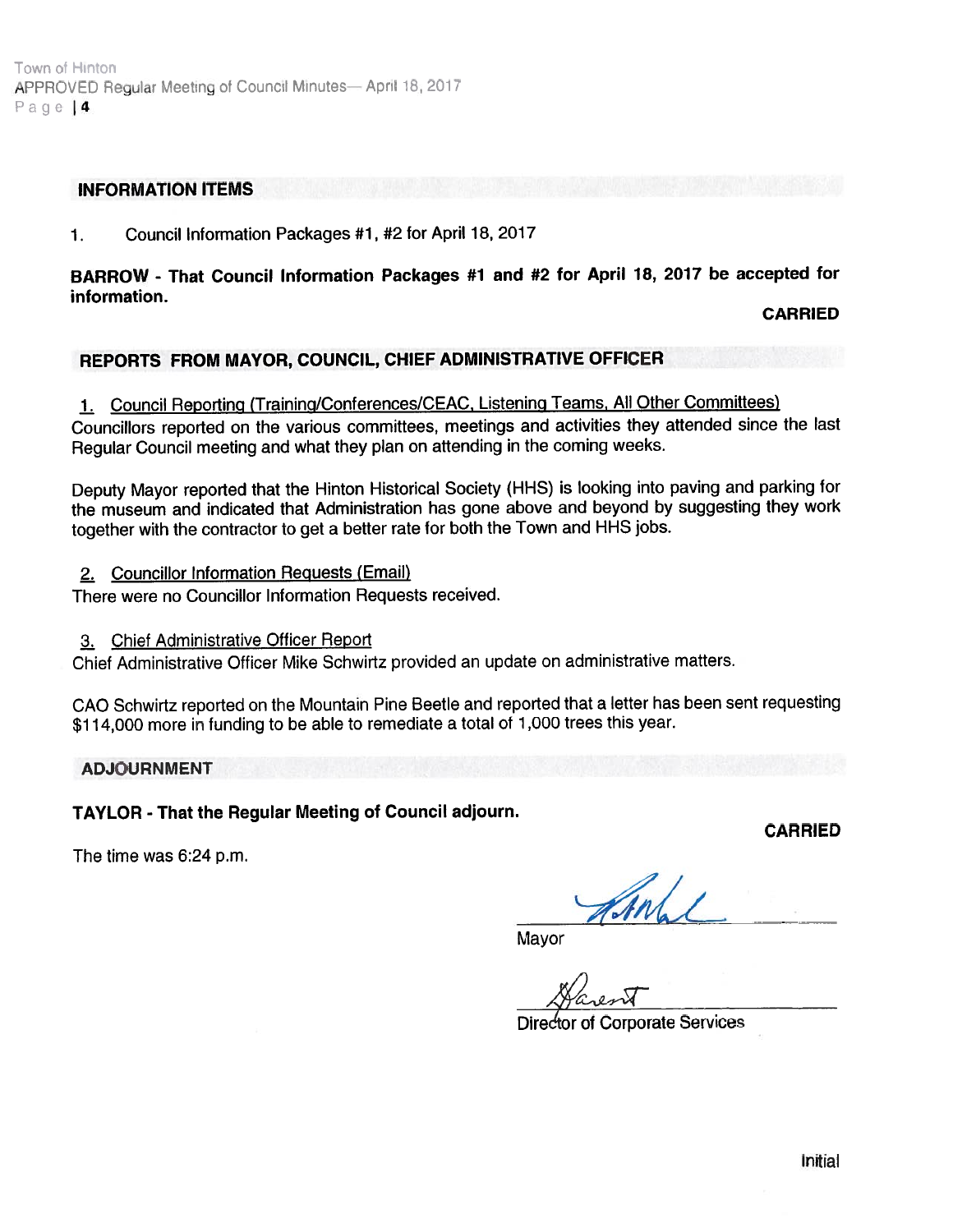Attachment #1

April 18, 2017

Mayor and Councilors,

<sup>30</sup> years ago my job brought me to Hinton for <sup>a</sup> <sup>2</sup> year contract, however, when <sup>I</sup> lived in Hinton for <sup>a</sup> few months <sup>I</sup> decided this was going to be my permanent home for myself and my Family.

As soon as <sup>I</sup> arrived <sup>I</sup> became <sup>a</sup> member of the Hinton Golf Course and have been <sup>a</sup> member ever since.

<sup>I</sup> have been retired for <sup>8</sup> years and one of the main reasons that <sup>I</sup> am still living here in Hinton is the golf course and the walking trails which <sup>I</sup> use almost daily.

Over the years the Hinton Golf Course had some good years financial but the last few years the Golf Course was hit with hard times due to building <sup>a</sup> bigger clubhouse in 2010-2011 for almost 2 million dollars but also it was the start of the economic hard times in Alberta.

The Golf Course has shown the ability to pay back previous debt of over \$1.3 million.

Then in <sup>2014</sup> we had <sup>a</sup> fire in the clubhouse which it threw everything out of the window. We lost <sup>1</sup> year use of our clubhouse and in <sup>2016</sup> we had <sup>a</sup> unusual summer with <sup>69</sup> rain days resulting in financial problems so we went to the Town for <sup>a</sup> loan guarantee not <sup>a</sup> donation loan guarantee to he paid in full over <sup>15</sup> years and this is only because the Hinton Golf Course does not own the land where the clubhouse is located.

The Hinton Golfing Society is not asking for <sup>a</sup> donation but <sup>a</sup> loan guarantee to restructure. All the talk is about \$1.5 million — the way <sup>I</sup> see it is only \$400 thousand.

The town between 2008 - 2011 already committed \$1.1 Million to the Golf Course.

The Golf Society is doing all they can to improve how the golf course is run — they leased the restaurant; they hired an experienced business partner to try to improve their financial situation.

The Golf Course has had many charity golf tournaments that raised over \$300,000 to be put back into the community.

Also, on April 4, <sup>2017</sup> they changed their by-laws to allow any community member from the public to be part of the Hinton Golf Society board.

<sup>I</sup> am in full support of having one council member on the Board and <sup>a</sup> Town Administrator. But, <sup>I</sup> do not support <sup>a</sup> Town council appointed board.

<sup>I</sup> urge the Mayor and Councilors to consider Option <sup>1</sup> which is the best for both parties. In closing, our Golf Course is very important to our community.

Thank you,

/'\_  $e^{\gamma}$ Gino Caputo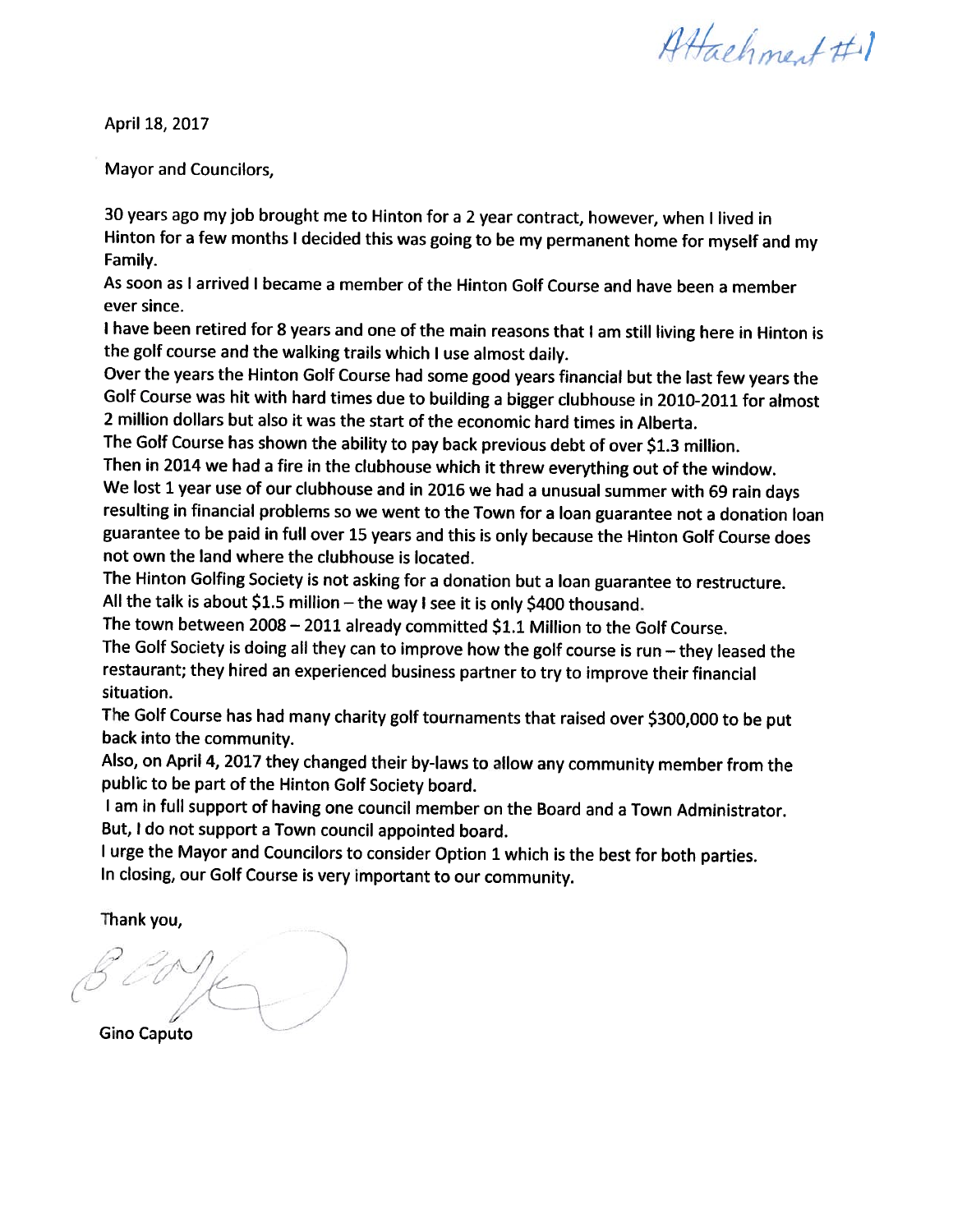$AHachmetH2$ 



Hinton & District Chamber ot Commerce Association 309 Gregg Avenue, Hinton, AB T7V 2A7 Phone: (780) 865-2777 Fax: (780) 865-1062 email: info@hintonchamber.com 11 <sup>I</sup> 11 10<sup>N</sup> www.hintonchamber.com

Hinton Town Council April  $18^{th}$ , 2017

Although it is not the Chamber's role to advocate for any individual business, it is our role to create the best environment for Hinton  $\&$  District Business. The golf course is a meeting place for both businesses and individuals. It is <sup>a</sup> fundraising destination for local organizations. Its banquet room is used to host many events and portrays the natural beauty that Hinton possesses. Losing HGC is simply NOT an option. HGC has shown the ability to be a viable business in the past and should be a viable business going forward.

All of that said, the Society needs to work diligently to ensure that HGC is in <sup>a</sup> position to fulfill its commitments. The suggestion of having <sup>a</sup> small, Council approve<sup>d</sup> board may not be feasible, but the concep<sup>t</sup> of <sup>a</sup> board consisting of individuals with specific skillsets that can make the best decisions for the course should be strongly considered.

In the face of both short and long term uncertainty, there seems to be very little vision for HGC moving forward. The immediate necessity to balance the books is crucial, hut long term <sup>p</sup>lanning and goals should exist. Does the Society see the Course staying basically the same as it is today or do they see it becoming <sup>a</sup> destination that brings people into our community? Everyone can see the potential of Hinton Golf Club, but can that potential be realized with it being run as a society rather than as <sup>a</sup> private business?

Difficult decisions have already been made by the Society to balance the books and they should have the opportunity to continue to move the process ahead. The current struggles are not the norm for HGC — its track record of paying down debts is very strong. The pas<sup>t</sup> few years of struggles were exacerbated by unforeseen circumstances and the largest contributor to the debt in 2016\* has been solved for <sup>2017</sup> (and hopefully moving forward).

Option 1 (the Town securing a  $$1.5$  million loan) is the most sensible option and the ultimate risk to taxpayers is minimal.

\*The restaurantlcatering was responsible for nearly all of the course's debt in 2016.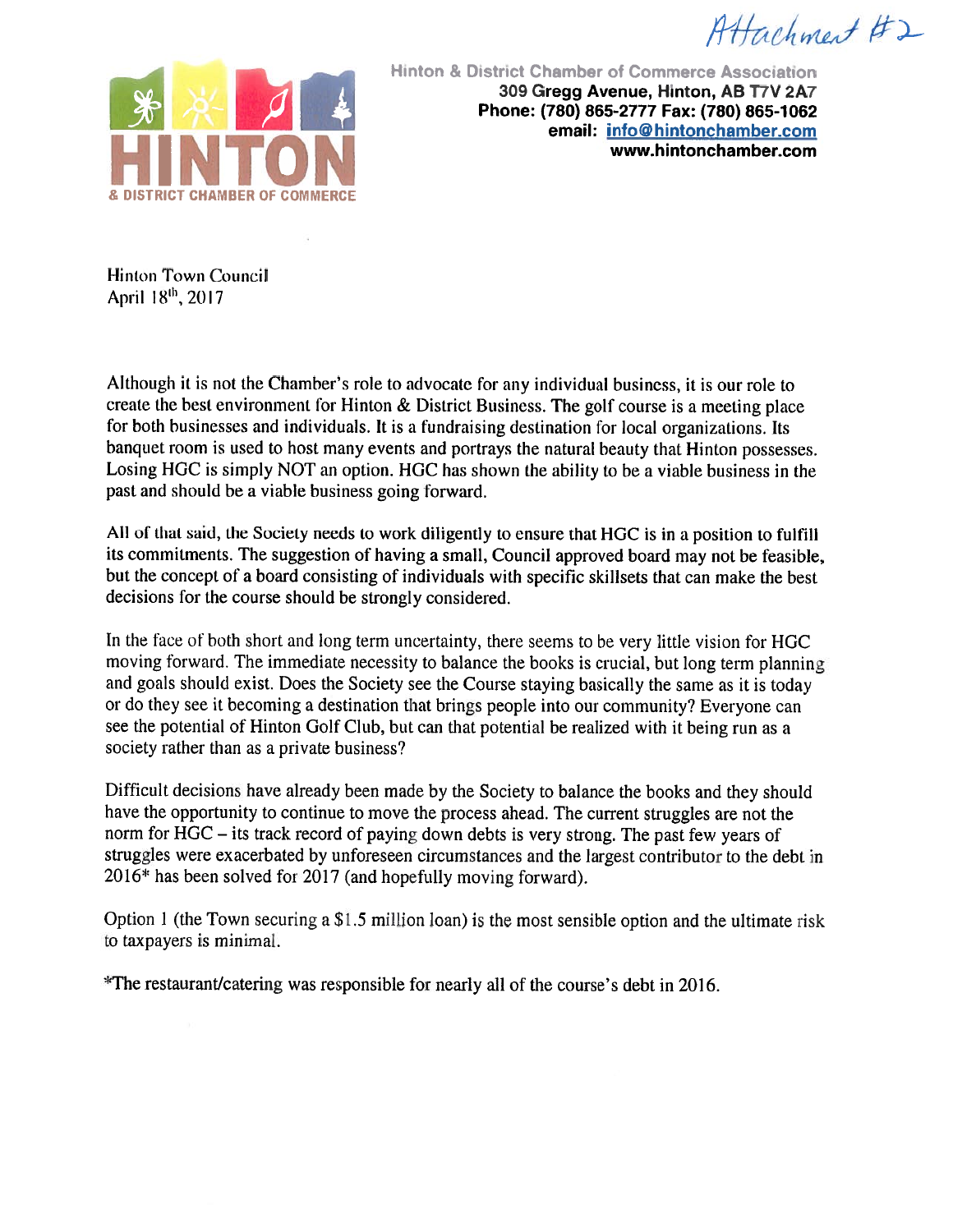Attachment #3

# **HINTON FOOD BANK PURPOSE -**

# L Our Mission, Vision and Client Statements

### Mission Statement

We are stewards in the collection and purchase of food for distribution to people In need in our Hinton community.

### Vision Statement

### To have no more need in the community for the Hinton Food Bank

### Our "Clients".....Who We Serve

We cater to families and individuals in a variety of situations, ranging from singleparents, those on fixed Incomes, the working poor, the under or unemployed, and those with other social or economic barriers.

Our services include:

--provide food and other staples to those in need in Hinton and area

--informing clients about other suppor<sup>t</sup> services.

--advocating for policies to reduce the demand for food bank service.

We have been providing emergency food services to our clients.. .citlzens of Hinton and area, since 1986.

# 2. Our Ethics

HFB as adopted the "Ethical Foodbanking Code" from Food Banks Canada as Its code of ethics.

Everyone at the Hinton Food Bank will:

- 1. Provide food and other assistance to those needing help regardless of race, national or ethnic origin, citizenship, colour, religion, sex, sexual orientation, income source, age, or mental or <sup>p</sup>hysical ability.
- 2. Treat all those who access services with the utmost dignity and respect.
- 3. Implement best practices in the proper and safe storage and handling of food.
- 4. Respect the privacy of those served, and maintain the confidentiality of persona<sup>l</sup> information.
- 5. Not require paymen<sup>t</sup> of any kind for donated food or consumer products, at any time, from those assisted by their respective programs.
- 6. Acquire and share food in <sup>a</sup> spirit of cooperation with other food banks and food programs.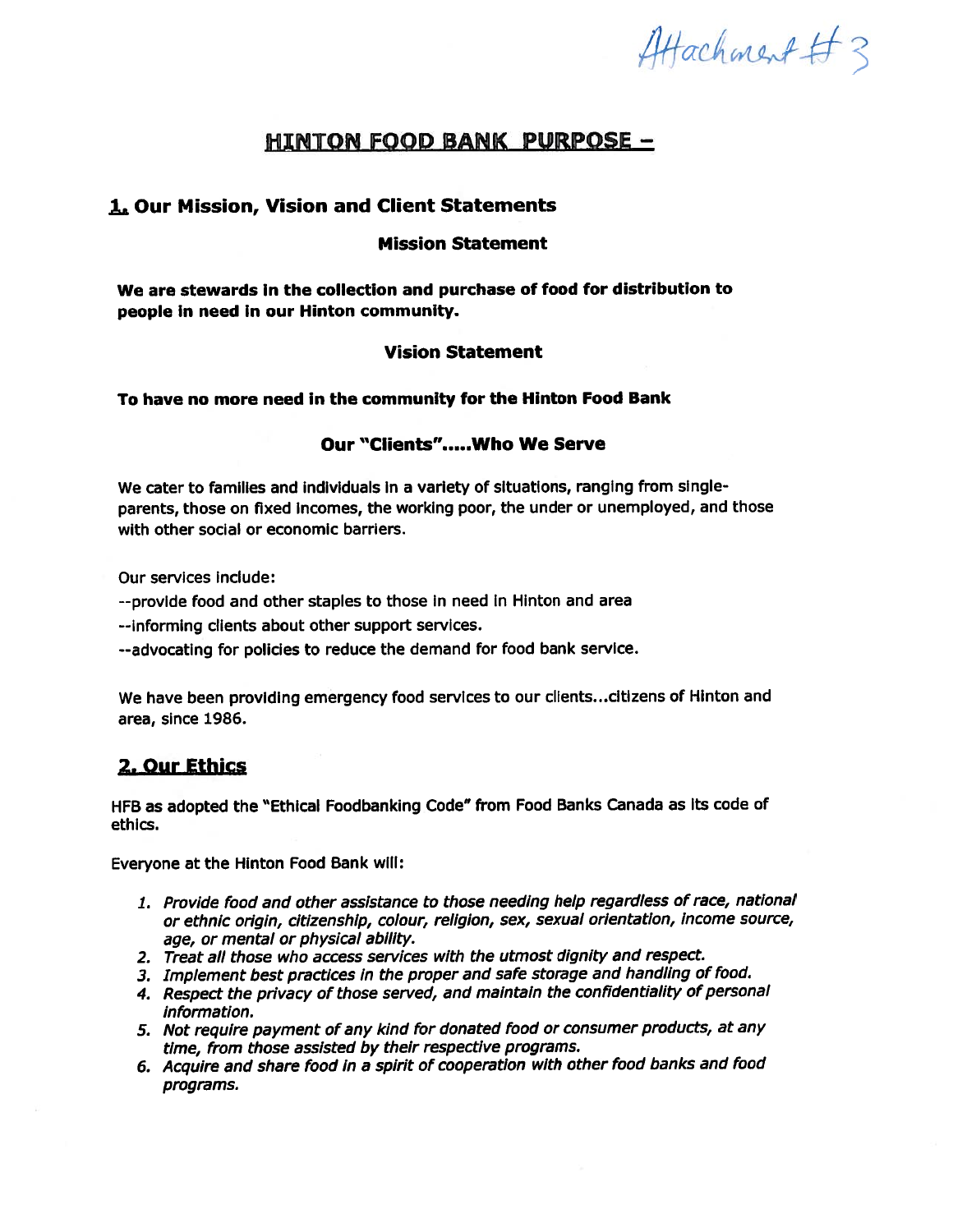- 7. Strive to make the public aware of the existence of hunger, and of the factors that contribute to it.
- 8. Recognize that food banks are not <sup>a</sup> viable long-term response to hunger, and devote par<sup>t</sup> of their activities to reducing the need for food assistance.
- 9. Represent accurately, honestly, and completely their respective mission and activities to the larger community.

In recognition of our reliance on the community for ongoing support, and in addition to the Canadian Association of Food Banks Code of Ethics, all Hinton Food Bank volunteers are bound by these board approve<sup>d</sup> further Ethical and Guiding Principles:

- 1. Dignity and Respect- We recognize the human dignity of all people and are committed to ensuring that all activities at the Hinton Food Bank are conducted in <sup>a</sup> dignified manner. We provide fair and equa<sup>l</sup> distribution of our resources to our clients. We treat all stakeholders with respec<sup>t</sup> at all times.
- 2. Confidentiality- We recognize confidentiality as <sup>a</sup> right of our donors, clients, and volunteers. All records, correspondence, and personal Information are privacy protected.
- 3. Charity First- Every resource generated and/or received by the Hinton Food Bank is for the primary purpose of benefitting Hinton Food Banks programs first. Only if approve<sup>d</sup> by HFB Board may other organizations benefit from our food bank resources or supplies. (Examples include donations to other local non-profit organizations like the women's shelter and youth centre, and other food banks facing extraordinary demands due to disasters or emergencies.)
- 4. Honest Communication and Transparency- As <sup>a</sup> community organization, we will be honest and forthright in our marketing, advertising and communication with our volunteers and the public that supports us.
- 5. Upholding Positive Public Image- Everyone associated with the food bank Is obliged to maintain positive public relations for the organization.

6. Partnerships We actively seek to form and broaden partnerships with individuals and organizations committed to furthering our mission and vision.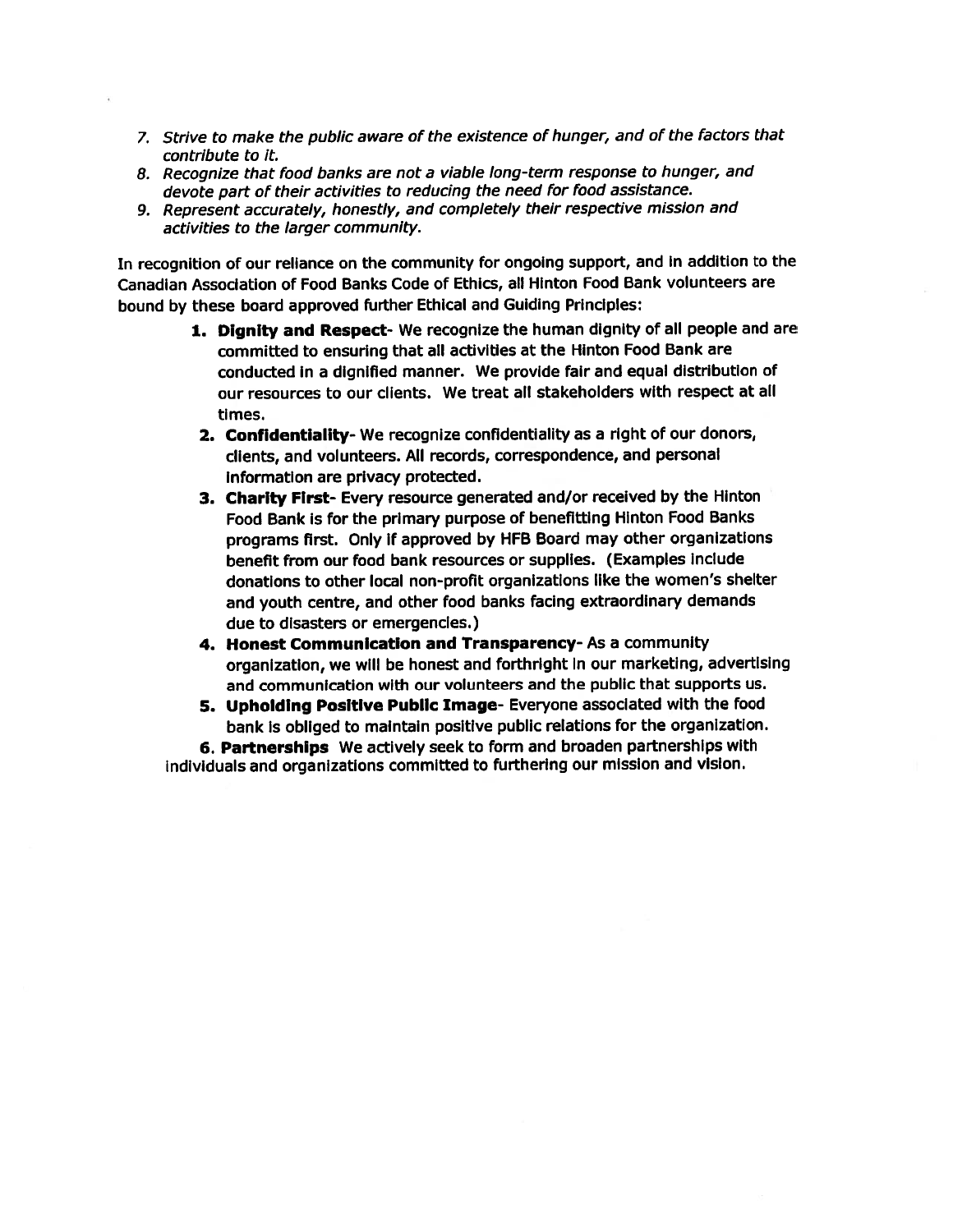# HINTON FOOD BANK APPROVED—PRIORITY INITIATIVES/GOALS for April 2017 to March 2018:

- 1. Complete policies for food bank operations and update all volunteer position descriptions.
- 2. Establish on site operational computer/printing capability including electronic files.
- 3. Recruitment and expansion of leadership roles. le. Maintain 4 team leaders; <sup>a</sup> special projects person, ways and means person and/or spokesperson.
- 4. Establish <sup>a</sup> basic facebook and website presence.
- 5. Secure food bank space for 10 years beyond current lease expiry. This includes evaluating long-term space needs and options and bringing those to board. (Existing lease expires Sept 2018)
- 6. Renew existing and secure additional multi-year sustaining donors (move 7 to 10).
- 7. Reduce dependency (be <sup>a</sup> catalyst to impact the demand for our services.)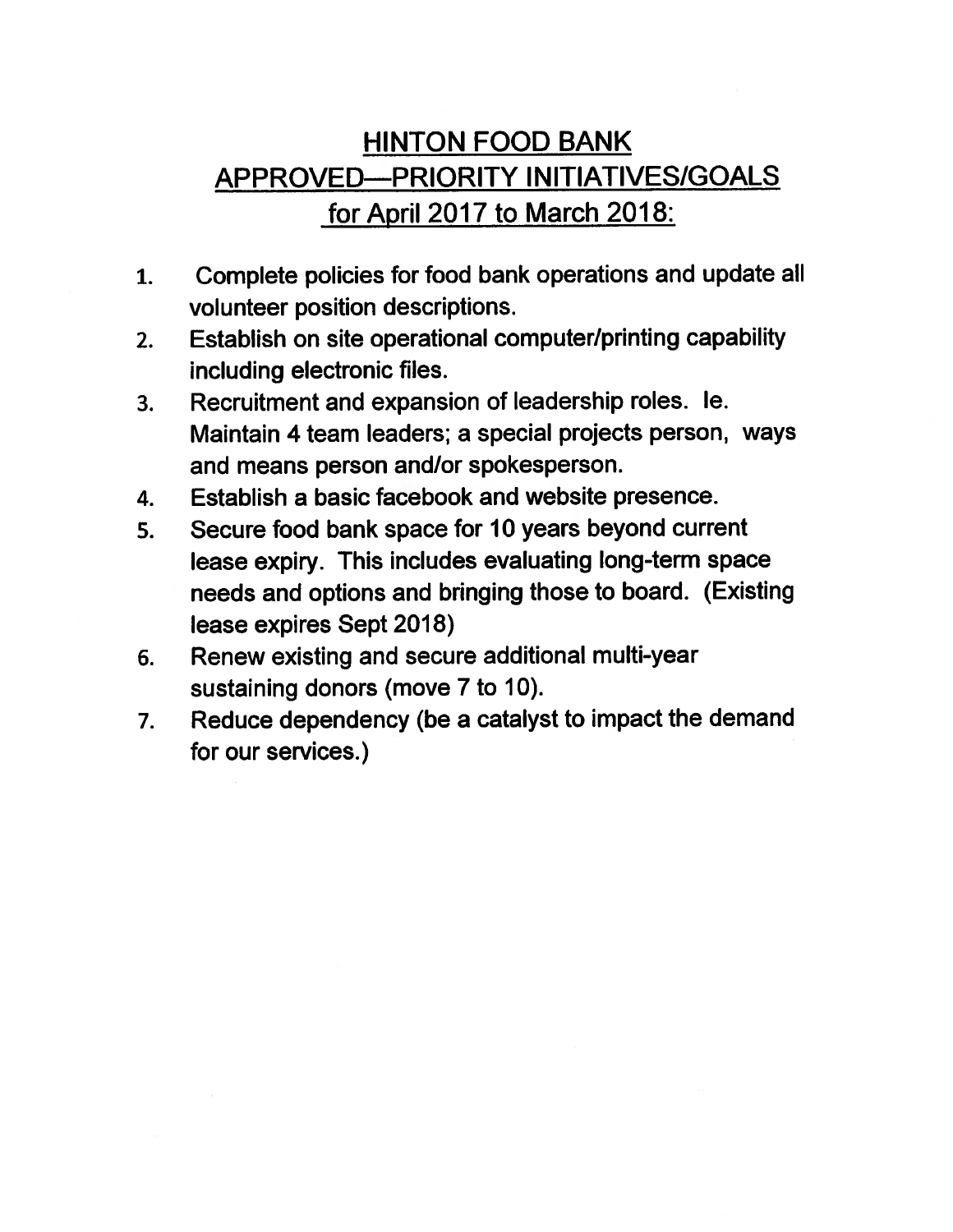| <b>Neek</b>                                                                                                                     | served<br>Adults | <b>Children</b><br>served | served<br>Family<br>units | family<br>units<br>New | served<br><b>Deople</b><br>Total |
|---------------------------------------------------------------------------------------------------------------------------------|------------------|---------------------------|---------------------------|------------------------|----------------------------------|
| TOTAL-2016                                                                                                                      | 4148             | 2170                      | 2204                      | £61                    | 1619                             |
| <b>HISTORY-2014</b>                                                                                                             | 3194             | 1840                      | <b>1489</b>               | 127                    | 5034                             |
| HISTORY-2015                                                                                                                    | 3636             | <b>2134</b>               | 0261                      | $\frac{1}{2}$          | 0119                             |
| <b>AVERAGE 2008-2015</b>                                                                                                        | <b>2574</b>      | 7921                      | 1230                      | 118                    | 4336                             |
| AVERAGE<br>PERCENTAGE<br><b>CHANGE from</b><br>(all are increases!)<br><b>PREVIOUS YEAR</b><br><b>CHANGE from</b><br>PERCENTAGE | 61.15%<br>14.08% | 23.16%<br>%69°1           | 79.19%<br>11.88%          | 63.56%<br>19.88%       | 42.78%<br>7.30%                  |
| <b>Kreiner Jan 2, 2017</b><br><b>Compiled by Bernie</b>                                                                         |                  |                           |                           |                        |                                  |

# H<br>NO1N FOOD D<br>N<br>K STATISTICS SHOWING TOTALS 고<br>모 2016 USAGE.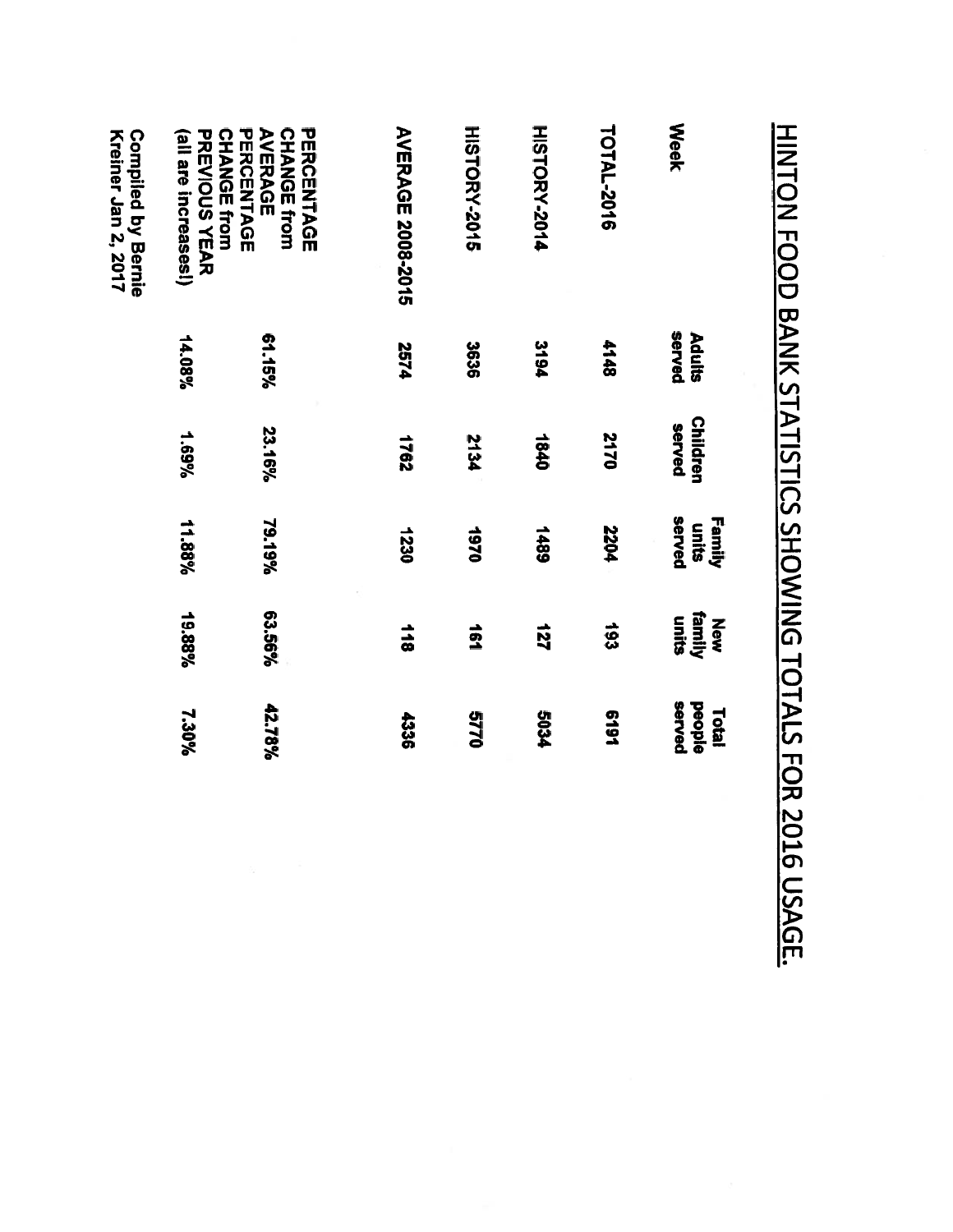# **OFFER TO LEASE**

Hinton, Alberta April 17, 2017

To the Lessor: \$54017 Alberta Ltd. Premises: 110 Brewster Drive, South Portion, 900 square feet

We acknowledge having inspected the above premises and hereby offer to lease for a term of five years, commencing on the 1<sup>st</sup> of July, 2017 at a monthly rental of \$600.00. This offer is contingent on acceptable funding received prior to the date. Damage deposit will be waived due to current tenancy with the lessee in other portions of the building.

### TERMS:

Premises are to be used for <sup>a</sup> resource centre for homeless, provisionally housed and vulnerable people in Hinton and area. Renovations will include <sup>a</sup> bathroom with shower, laundry facilities, kitchenette, <sup>a</sup> lounging area, and access to technological supports and storage. Renovations will be at the cost of the lessee. Property taxes to be paid by portion share.

Business taxes to be paid by lessee.

Liability insurance to be paid by lessee (portion share).

Electricity, Natural Gas and water to be paid by lessee (portion share).

Liability insurance to be paid by lessee.

Plate glass insurance to be paid by lessor.

Standard fire insurance premiums on building to be paid by lessor.

Deena Fuller, Executive Director, Hinton Adult Learning Society OFFER TO LEASE<br>
Winton, Alberta<br>
Shopil 17, 2017<br>
Yo the Lessor: 854017 Alberta Ltd.<br>
Nominas: 110 Brewster Drive, South Portion, 900 square feet<br>
We acknowledge having inspected the above premises and hereby offer to les Address: IO *Dr*ewski Drive Phone:780-865-1650 r7v ( We hereby accept the above offer. Dated at Hinton, this  $18^{th}$  day of April,  $2\rlap/ v 17$ Lessor:  $554017$  ALA LTD, 100 MMMM) Dino Brown, Owner, 854017 Alberta Ltd. Internal Abertia<br>
Intent, Alberta Intel and Specifical European Specifical European Specifical European Specifical European Specifical European Specifical Content<br>
We acknowledge having inspected the above premises and he Ii Print Name:  $\frac{1}{1}$ silley Grzybruski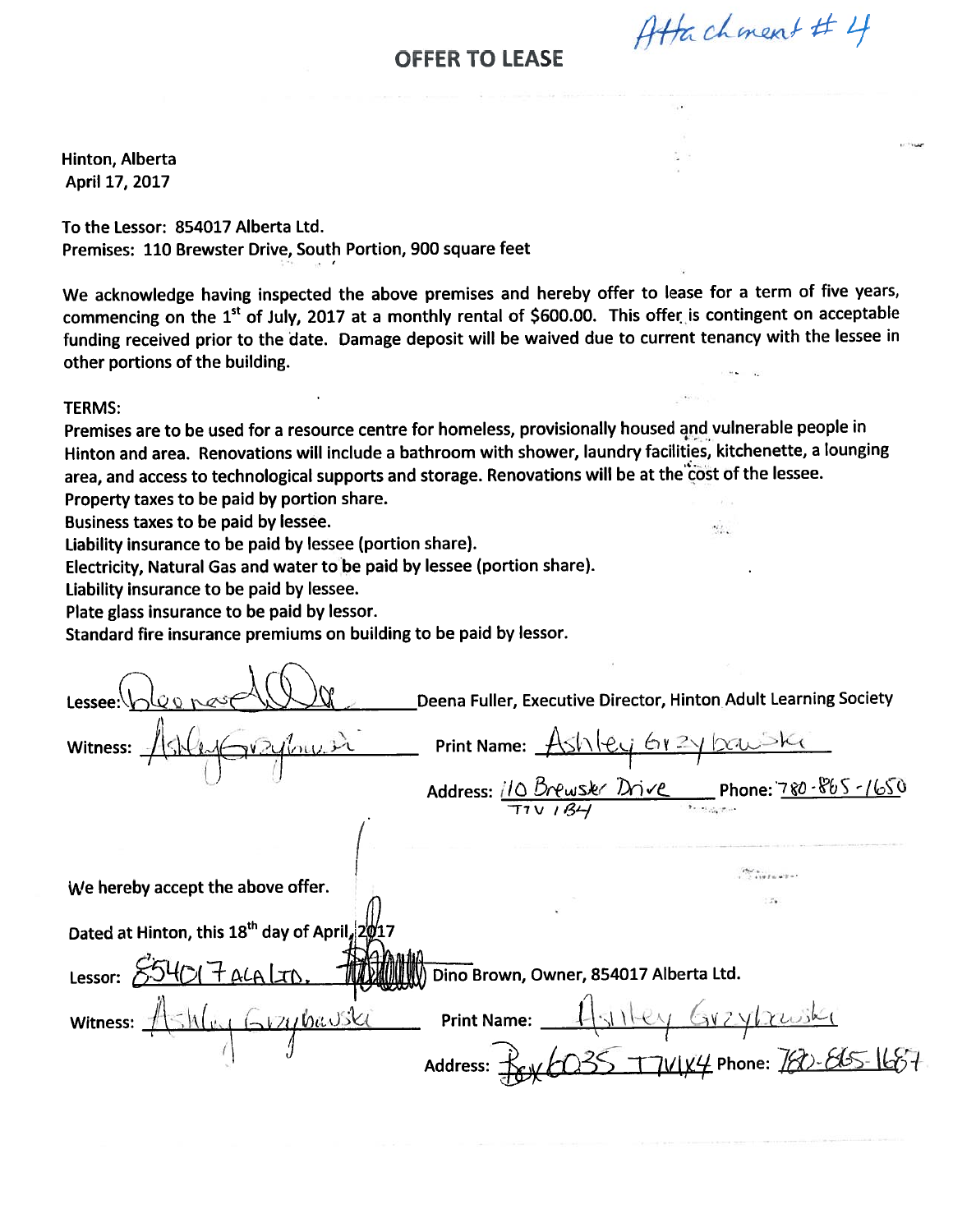**Ibercam** Government Alberta Works

This fact sheet summarizes financial benefits that may be provided to eligible clients through the<br>Income Support Program. Eligibility and amounts paid are governed by the Income and Employment Supports Act and regulations and are subject to change. See the income Support online policy manual for further clarification and updates.

Four-digit computer codes are listed for the administration of benefits for clients assessed as Expected to Work (ETW) and Barriers to Full Employment (BFE).

### **Core Benefits**

Core benefits consist of the following:

- Core Essential (Code 1430): For food, clothing (including diapers), household needs (including furniture, appliances and household supplies), personal needs, installation and<br>use of a telephone, laundry, transportation (including school transportation, or costs associated with owning a vehicle), and moves within Alberta
- Core Shelter (Code varies with type of shelter): For rent, mortgage, utilities (except for electricity in social housing), heating fuel, municipal taxes, insurance, condominium fees,<br>lot rental, homeowner's maintenance and damage deposit.
- Actual electricity costs (Code 1201): Clients residing in social housing. Not to exceed Private Housing rates.

### Monthly Core Benefits for Expected to Work (ETW)

|                                    |                             |                                   | <b>Cara Shaltar</b>                       |                                            |                         | <b>Total Core Benefits</b> |                           |                                               |
|------------------------------------|-----------------------------|-----------------------------------|-------------------------------------------|--------------------------------------------|-------------------------|----------------------------|---------------------------|-----------------------------------------------|
| Household<br><b>Composition</b>    | Core<br>Essential<br>(1430) | Living w.<br>Relatives*<br>(1134) | <b>Social</b><br><b>Housing</b><br>(1115) | <b>Private</b><br><b>Housing</b><br>(1130) | Living w.<br>Relatives* | <b>Social</b><br>Housing   | <b>Private</b><br>Housing | 2016-17<br><b>NCBS Rate</b><br>$(0 - 17$ wall |
| <b>Single Adult</b>                | \$304                       | \$100                             | \$120                                     | \$323                                      | \$404                   | \$424                      | \$627                     | \$0                                           |
| Single adult, 1 child              | \$387                       | \$100                             | \$212                                     | \$546                                      | 8487                    | \$599                      | \$933                     | \$192                                         |
| 2 children                         | \$431                       | \$100                             | \$260                                     | \$566                                      | 6531                    | \$691                      | \$997                     | \$362                                         |
| 3 children                         | \$494                       | \$100                             | 8317                                      | \$586                                      | \$594                   | \$811                      | \$1,080                   | \$524                                         |
| 4 children                         | \$550                       | \$100                             | \$377                                     | \$606                                      | \$650                   | \$927                      | \$1,156                   | \$688                                         |
| <b>&amp;</b> children              | \$607                       | \$100                             | \$437                                     | \$626                                      | \$707                   | \$1,044                    | \$1,233                   | \$848                                         |
| 6 children                         | \$667                       | \$100                             | \$496                                     | \$646                                      | \$767                   | \$1,163                    | \$1,313                   | \$1,010                                       |
| Couple, no children                | \$520                       | \$100                             | \$193                                     | \$436                                      | \$620                   | \$713                      | \$956                     | \$0                                           |
| Couple, 1 child                    | \$565                       | \$100                             | \$262                                     | \$575                                      | \$665                   | \$827                      | \$1,140                   | \$192                                         |
| 2 children                         | \$622                       | \$100                             | \$317                                     | \$595                                      | \$722                   | \$939                      | \$1,217                   | \$362                                         |
| 3 children                         | \$679                       | \$100                             | \$377                                     | \$605                                      | \$779                   | \$1,056                    | \$1,284                   | \$524                                         |
| 4 children                         | \$735                       | \$100                             | \$437                                     | \$625                                      | \$835                   | \$1,172                    | \$1,360                   | \$686                                         |
| <b>5 children</b>                  | \$792                       | \$100                             | \$496                                     | \$645                                      | \$892                   | \$1,288                    | \$1,437                   | \$848                                         |
| 6 children                         | \$852                       | \$100                             | \$555                                     | \$665                                      | \$952                   | \$1,407                    | \$1,517                   | \$1,010                                       |
| Each add'l child add               | \$56                        | 80                                | 80                                        | \$20                                       | \$56                    | \$56                       | \$76                      | \$162                                         |
| Each child 12-19 add               | \$33                        | \$0                               | 80                                        | \$0                                        | 833                     | 833                        | \$33                      | N/A                                           |
| Each child 18-19 add <sup>**</sup> | \$164                       | \$0                               | \$0                                       | \$0                                        | \$164                   | \$184                      | \$164                     | N/A                                           |

### Monthly Core Benefits for Barriers to Full Employment (BFE)

| Household<br>Composition            | Core<br><b>Extential</b><br>{1430} |                                 | <b>Total Core Benefits</b><br><b>Core Shelter</b> |                                            |                                |                                 |                           |                                               |
|-------------------------------------|------------------------------------|---------------------------------|---------------------------------------------------|--------------------------------------------|--------------------------------|---------------------------------|---------------------------|-----------------------------------------------|
|                                     |                                    | thingw.<br>Relativas*<br>(1134) | <b>Social</b><br><b>Housing</b><br>(1115)         | <b>Private</b><br><b>Housing</b><br>(1130) | Living w.<br><b>Relatives*</b> | <b>Social</b><br><b>Houstna</b> | <b>Private</b><br>Housing | 2016-17<br><b>NCBS Rate</b><br>$(0 - 17$ yrs) |
| <b>Single Adult</b>                 | \$408                              | \$100                           | \$120                                             | \$323                                      | \$50B                          | \$528                           | \$731                     | \$0                                           |
| Single adult, 1 child               | \$504                              | \$100                           | \$212                                             | \$546                                      | \$604                          | \$716                           | \$1,050                   | \$192                                         |
| 2 children                          | \$564                              | \$100                           | \$260                                             | \$566                                      | \$664                          | \$824                           | \$1,130                   | \$382                                         |
| 3 children                          | \$637                              | \$100                           | \$317                                             | \$586                                      | \$737                          | \$954                           | \$1,223                   | \$524                                         |
| 4 children                          | \$706                              | \$100                           | \$377                                             | \$606                                      | \$806                          | \$1,083                         | \$1,312                   | \$686                                         |
| <b>5 children</b>                   | \$775                              | \$100                           | \$437                                             | \$626                                      | \$875                          | \$1,212                         | \$1,401                   | \$848                                         |
| 6 children                          | \$846                              | \$100                           | \$496                                             | \$646                                      | \$946                          | \$1,342                         | \$1,492                   | \$1,010                                       |
| Couple, no children                 | \$677                              | \$100                           | \$193                                             | \$438                                      | \$777                          | \$870                           | 81,113                    | \$0                                           |
| Couste, 1 child                     | \$722                              | \$100                           | \$282                                             | \$575                                      | \$822                          | \$984                           | \$1,297                   | \$192                                         |
| 2 children                          | \$790                              | \$100                           | \$317                                             | \$595                                      | \$890                          | \$1,107                         | \$1,385                   | \$362                                         |
| 3 children                          | \$858                              | \$100                           | \$377                                             | \$605                                      | \$958                          | \$1,235                         | \$1,483                   | \$524                                         |
| 4 children                          | \$926                              | \$100                           | \$437                                             | \$625                                      | \$1026                         | \$1,363                         | \$1,551                   | 3686                                          |
| 5 children                          | \$994                              | \$100                           | \$496                                             | \$645                                      | \$1,094                        | \$1,490                         | \$1,639                   | \$848                                         |
| 6 children                          | \$1,065                            | \$100                           | \$555                                             | \$665                                      | \$1,165                        | 81.620                          | \$1,730                   | \$1,010                                       |
| Each add I child add                | \$56                               | \$0                             | \$0                                               | \$20                                       | \$56                           | \$56                            | \$76                      | \$162                                         |
| Each child 12-19 add                | \$33                               | \$0                             | \$0                                               | \$0                                        | 833                            | 833                             | \$33                      | N/A                                           |
| Each child 18-19 add <sup>o v</sup> | \$164                              | \$O                             | \$0                                               | \$0                                        | \$164                          | \$164                           | \$164                     | N/A                                           |



\*\* 18 and 19 year old dependants must be attending high school.

Other Resources Available to Income Support Clients Include:

### **Canada Child Benefit (CCB)**

Effective July 1, 2016 the CCB replaces other federal child benefits. The CCB is paid<br>monthly from July to June and is based on previous year's income. The 2016/2017 National Child Benefit Supplement portion of the CCB is shown above. See: www.cra-arc.gc.ca/benefits

### **Alberta Child Benefit (ACB)**

The ACB is paid quarterly beginning August 2016. Eligibility is based on annual income and the number of dependants living in the household.

See: http://www.alberta.ca/alberta-child-benefit.cfm

Alberta Family Employment Tax Credit (AFETC) AFETC is paid January and July based on the previous year's income.

### Working Income Tax Benefit (WITB)

WITB is paid quarterly beginning in April and based on the previous year's income.

### **Effective August 1, 2016**

### **Supplement to Core Benefits**

- NCBS (Code 1427): Rates assume families with<br>children are receiving the maximum National Child Benefit Supplement (NCBS). A NCBS Replacement<br>Benefit is issued if the parent is not eligible for maximum NCBS.
- Rate: Supplement up to the maximum NCBS rate Earnings Replacement Benefit (Code 1731): ETW households where all adults are temporarily not able
- to work/train Rate: \$86 per household unit
- Handicap Benefit (Code 1501): Adults assessed as<br>severely handicapped, as defined by the AISH Act. **Rate: \$175**
- Personal Needs Supplement (Code 1422): Adults assessed as BFE. **Rate: \$78**
- High School Incentive (Code 1420): For 16-19 year old parents attending school, where they and their<br>child(ren) are dependants on an Income Support file and the high school student is the legal guardian.<br>Rate: See 04 Special Groups

### **Other Rates**

- Core Essential Food Only (Code 1430): These rates apply for individuals requiring food only: · Household unit with one adult: \$143
- · Household unit with two adults: \$137 per adult
- · Children: \$83 per child
- Comforts Allowance (Code 1405): For individuals who live in Youngstown, Gunn Centre, Nursing<br>Homes, Auxiliary Hospitals and Active Treatment Hospitals.

### **Rate: \$56**

Special Shelter Rates: For people in nursing homes, hospitals, group homes, and homes approved by<br>Alberta Health and Wellness Mental Health Branch.

### **Health Benefits (Code 1900s)**

People eligible for Income Support also receive health<br>benefits for themselves and their dependants, unless they receive coverage through the federal government or full coverage from their employer. Income Support health<br>benefits cover basic dental care, eye exams and glasses prescriptions, essential diabetic supplies and emergency ambulance services.

People leaving Income Support (ETW and BFE, with<br>employment income) may receive benefits through the<br>Alberta Adult Health Benefit (AAHB) for themseives and Austral Audit results between the AAHB is also available to women<br>their dependants. The AAHB is also available to women<br>and household income,<br>and household strib high ongoing prescription drug costs<br>in relation to their in income may apply for health benefit coverage for their<br>children through the Alberta Child Health Benefit progra

If a person has sufficient ongoing income to meet their needs but is unable to meet an emergency health need, then a Voucher or Emergency Drug Authorization may be issued.

Alberta Works helps unemployed people find and keep jobs, helps people cover their basic<br>costs of living and helps employers meet their need for skilled workers. For more information about Alberta Works Employment and Training Services, Income Support, Health Benefits and **Child Support Services click:** 

http://humanservices.alberta.ca/financial-<br>support/3171.html

To access the Alberta Works on-line policy manual click:

http://humanservices.alberta.ca/awonline/

Call: Income Support Contact Centre: Toll free: 1-866-644-5135 Edmonton area: 780-644-5135

Come in: Visit your local Alberta Works Centre